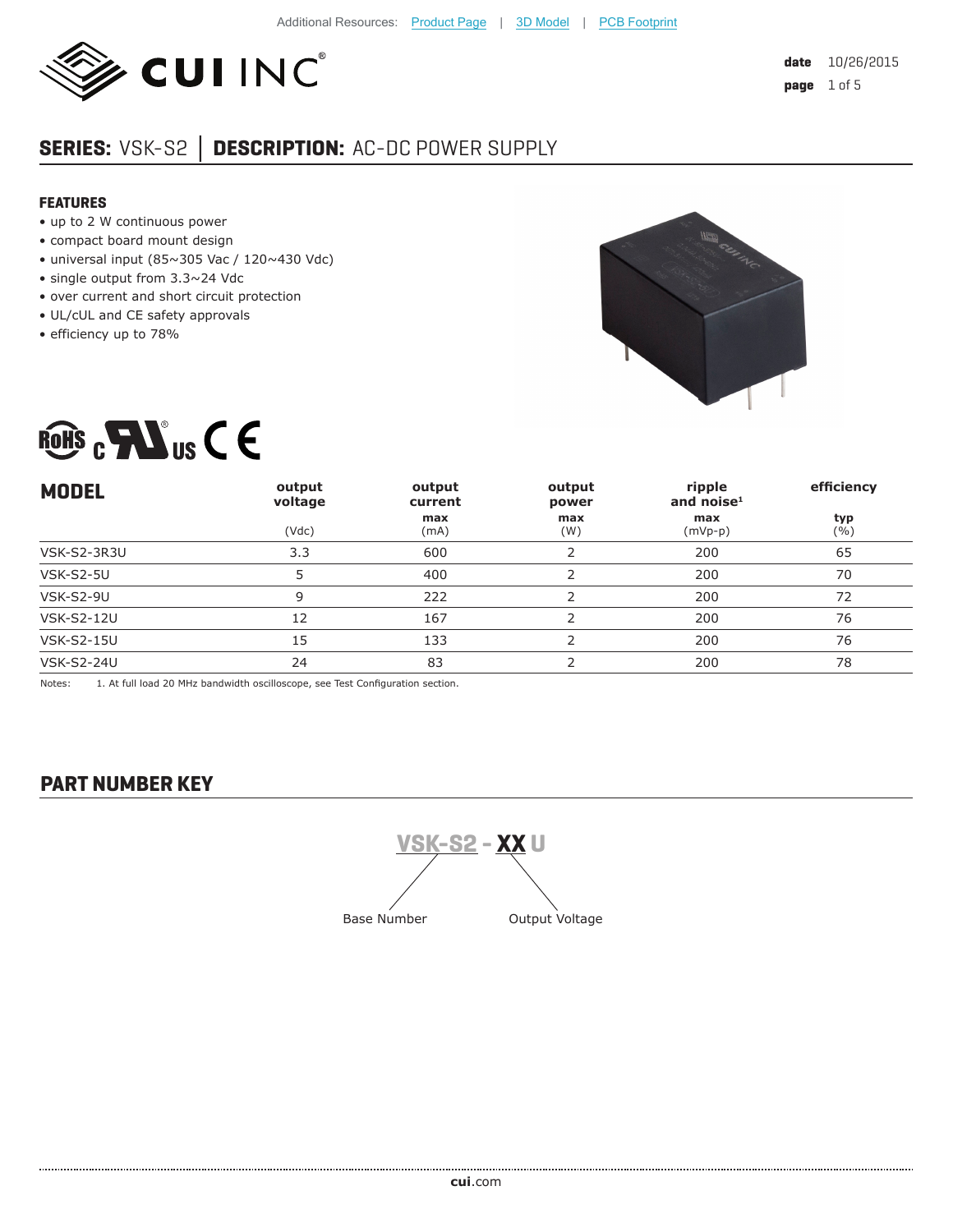#### **CUI Inc │ SERIES:** VSK-S2 **│ DESCRIPTION:** AC-DC POWER SUPPLY **date** 10/26/2015 **│ page** 2 of 5

#### **INPUT**

| parameter                 | conditions/description   | min       | typ | max        | units      |
|---------------------------|--------------------------|-----------|-----|------------|------------|
| voltage                   |                          | 85<br>120 |     | 305<br>430 | Vac<br>Vdc |
| frequency                 |                          | 47        |     | 63         | Hz         |
| current                   | at 115 Vac<br>at 230 Vac |           |     | 55<br>31   | mA<br>mA   |
| inrush current            | at 115 Vac<br>at 230 Vac |           | 14  |            |            |
| leakage current           |                          |           |     | 0.15       | mA         |
| no load power consumption |                          |           |     | 0.2        | W          |

#### **OUTPUT**

| parameter               | conditions/description                                                                                  | min | typ      | max                            | units                 |
|-------------------------|---------------------------------------------------------------------------------------------------------|-----|----------|--------------------------------|-----------------------|
| maximum capacitive load | 3.3 and 5 Vdc output models<br>9 and 12 Vdc output models<br>15 Vdc output model<br>24 Vdc output model |     |          | 4,000<br>2,200<br>1,000<br>680 | μF<br>μF<br>μF<br>μF  |
| line regulation         | at full load                                                                                            |     | ±2       |                                | $\frac{0}{0}$         |
| load regulation         | at 10 $\sim$ 100% load                                                                                  |     | ±5       |                                | $\%$                  |
| voltage accuracy        | 3.3 Vdc model<br>all other models                                                                       |     | ±6<br>±5 |                                | $\frac{0}{0}$<br>$\%$ |
| switching frequency     |                                                                                                         |     |          | 100                            | <b>kHz</b>            |

## **PROTECTIONS**

| parameter                | conditions/description   | mın | tvo | max | units |
|--------------------------|--------------------------|-----|-----|-----|-------|
| over current protection  | auto restart             | 110 |     |     | %     |
| short circuit protection | continuous, auto restart |     |     |     |       |

### **SAFETY & COMPLIANCE**

| parameter                    | conditions/description                                                       | min     | typ | max | units |
|------------------------------|------------------------------------------------------------------------------|---------|-----|-----|-------|
| isolation voltage            | input to output for 1 minute                                                 | 3,000   |     |     | Vac   |
| safety approvals             | UL 60950-1                                                                   |         |     |     |       |
| safety class                 | class II                                                                     |         |     |     |       |
| conducted/radiated emissions | CISPR22/EN55022 Class B                                                      |         |     |     |       |
| ESD                          | IEC/EN61000-4-2 class B, contact ±4kV, air ±8kV                              |         |     |     |       |
| radiated immunity            | IEC/EN61000-4-3 class A, 10V/m                                               |         |     |     |       |
| EFT/burst                    | IEC/EN61000-4-4 class B, $\pm$ 2kV (external circuit required, see figure 3) |         |     |     |       |
| surge                        | IEC/EN61000-4-5 class B, $\pm 2kV$ (external circuit required, see figure 3) |         |     |     |       |
| conducted immunity           | IEC/EN61000-4-6 class A, 10 Vr.m.s                                           |         |     |     |       |
| <b>PFM</b>                   | IEC/EN61000-4-8 class A, 10 A/m                                              |         |     |     |       |
| voltage dips & interruptions | IEC/EN61000-4-11 class B, 0%-70%                                             |         |     |     |       |
| <b>MTBF</b>                  | as per MIL-HDBK-217F, 25°C                                                   | 300,000 |     |     | hours |
| <b>RoHS</b>                  | 2011/65/EU                                                                   |         |     |     |       |

## **ENVIRONMENTAL**

| parameter             | conditions/description | min   | typ | max | units   |
|-----------------------|------------------------|-------|-----|-----|---------|
| operating temperature | see derating curves    | $-25$ |     | 70  | $\circ$ |
| storage temperature   |                        | $-25$ |     | 85  | $\circ$ |
| operating humidity    | non-condensing         |       |     | 90  |         |
| storage humidity      | non-condensing         |       |     | 95  |         |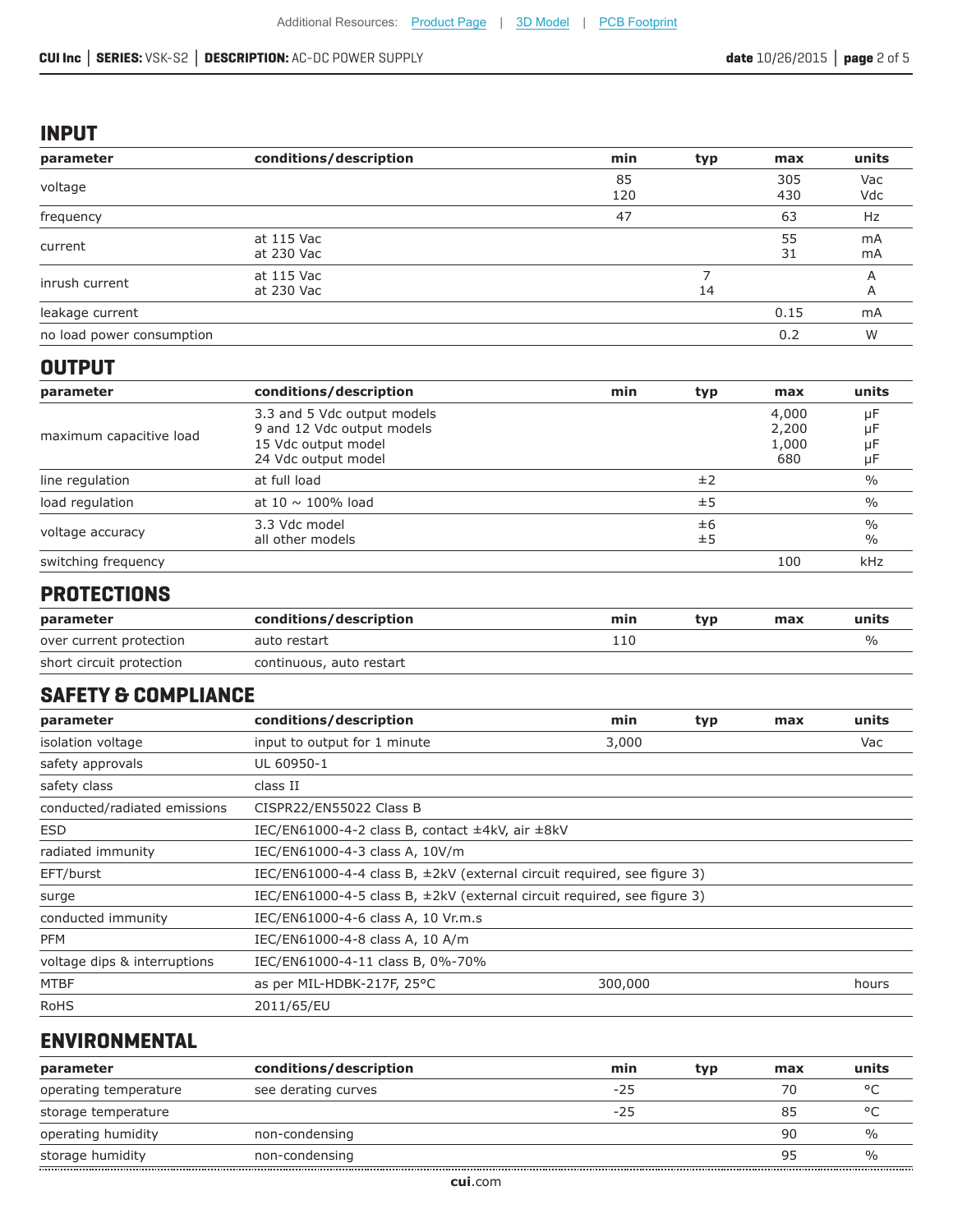## **DERATING/EFFICIENCY CURVES**





## **MECHANICAL**

| parameter     | conditions/description                             | min | tvp | max | units |
|---------------|----------------------------------------------------|-----|-----|-----|-------|
| dimensions    | 33.70 x 22.20 x 18.00 (1.327 x 0.874 x 0.708 inch) |     |     |     | mm    |
| case material | $U194V-0$                                          |     |     |     |       |
| weight        |                                                    |     | 20  |     |       |

## **MECHANICAL DRAWING**

units: mm [inches] tolerance: ±0.50 [±0.020] pin section tolerance: ±0.10 mm [±0.004]

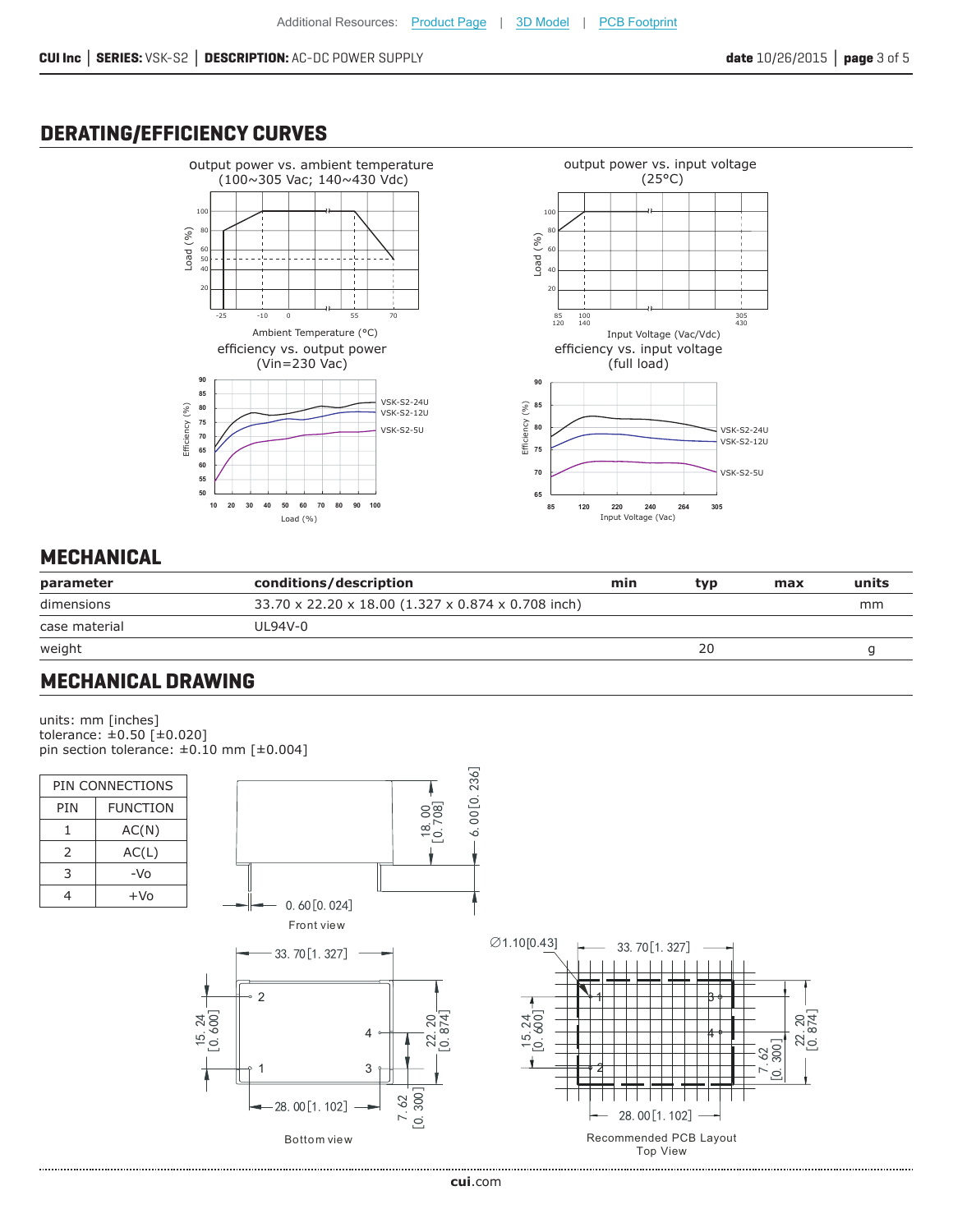#### **TEST CONFIGURATION**



## **TYPICAL APPLICATION CIRCUIT**



**Table 2**

| Recommended external circuit components |                    |            |            |               |            |                     |                 |                  |                 |                 |
|-----------------------------------------|--------------------|------------|------------|---------------|------------|---------------------|-----------------|------------------|-----------------|-----------------|
| Model                                   | <b>FUSE</b>        | <b>MOV</b> | <b>NTC</b> | R1            | CY3, CY4   | <b>CX</b>           | <b>LCM</b>      | TVS <sup>1</sup> | C1 <sup>2</sup> | C2 <sup>3</sup> |
| VSK-S1-3R3U                             | 1A/300V, slow blow | S14K350    | $10D-11$   | $47\Omega/3W$ | 2.2nF/400V | $0.4\mu F/305$ Vac  | $10 \text{ mH}$ | SMBJ7.0A         | $1\mu$ F/50V    | $220\mu F$      |
| <b>VSK-S1-5U</b>                        | 1A/300V, slow blow | S14K350    | $10D-11$   | $47\Omega/3W$ | 2.2nF/400V | $0.1$ u $F/305$ Vac | $10 \text{ mH}$ | SMBJ7.0A         | 1uF/50V         | 220uF           |
| VSK-S1-9U                               | 1A/300V, slow blow | S14K350    | $10D-11$   | $47\Omega/3W$ | 2.2nF/400V | 0.1uF/305Vac        | $10 \text{ mH}$ | SMBJ12A          | $1\mu$ F/50V    | $120\mu F$      |
| <b>VSK-S1-12U</b>                       | 1A/300V, slow blow | S14K350    | $10D-11$   | $47\Omega/3W$ | 2.2nF/400V | $0.1$ u $F/305$ Vac | $10 \text{ mH}$ | SMBJ20A          | $1\mu$ F/50V    | $120\mu F$      |
| <b>VSK-S1-15U</b>                       | 1A/300V, slow blow | S14K350    | $10D-11$   | $47\Omega/3W$ | 2.2nF/400V | $0.1\mu F/305$ Vac  | $10 \text{ mH}$ | SMBJ20A          | $1\mu$ F/50V    | $120\mu F$      |
| <b>VSK-S1-24U</b>                       | 1A/300V, slow blow | S14K350    | $10D-11$   | $47\Omega/3W$ | 2.2nF/400V | $0.1$ u $F/305$ Vac | $10 \text{ mH}$ | SMBJ30A          | $1\mu$ F/50V    | 68µF            |

## **EMC RECOMMENDED CIRCUIT**



Notes: 1. See Table 2 for EMC components.

2. TVS is a recommended component to protect post-circuits if converter fails. 3. C1 is a ceramic capacitor used to filter high frequency noise.

4. C2 is an electrolytic capacitor. We recommend using high frequency and low impedence electrolytic capacitors. For capacitance and current of capacitor please refer to the manufacture's datasheet. Voltage derating of capacitor should be 80% or above.

5. All specifications are measured at rated input voltage, rated output load, TA=25°C, and humidity < 75% unless otherwise specified.